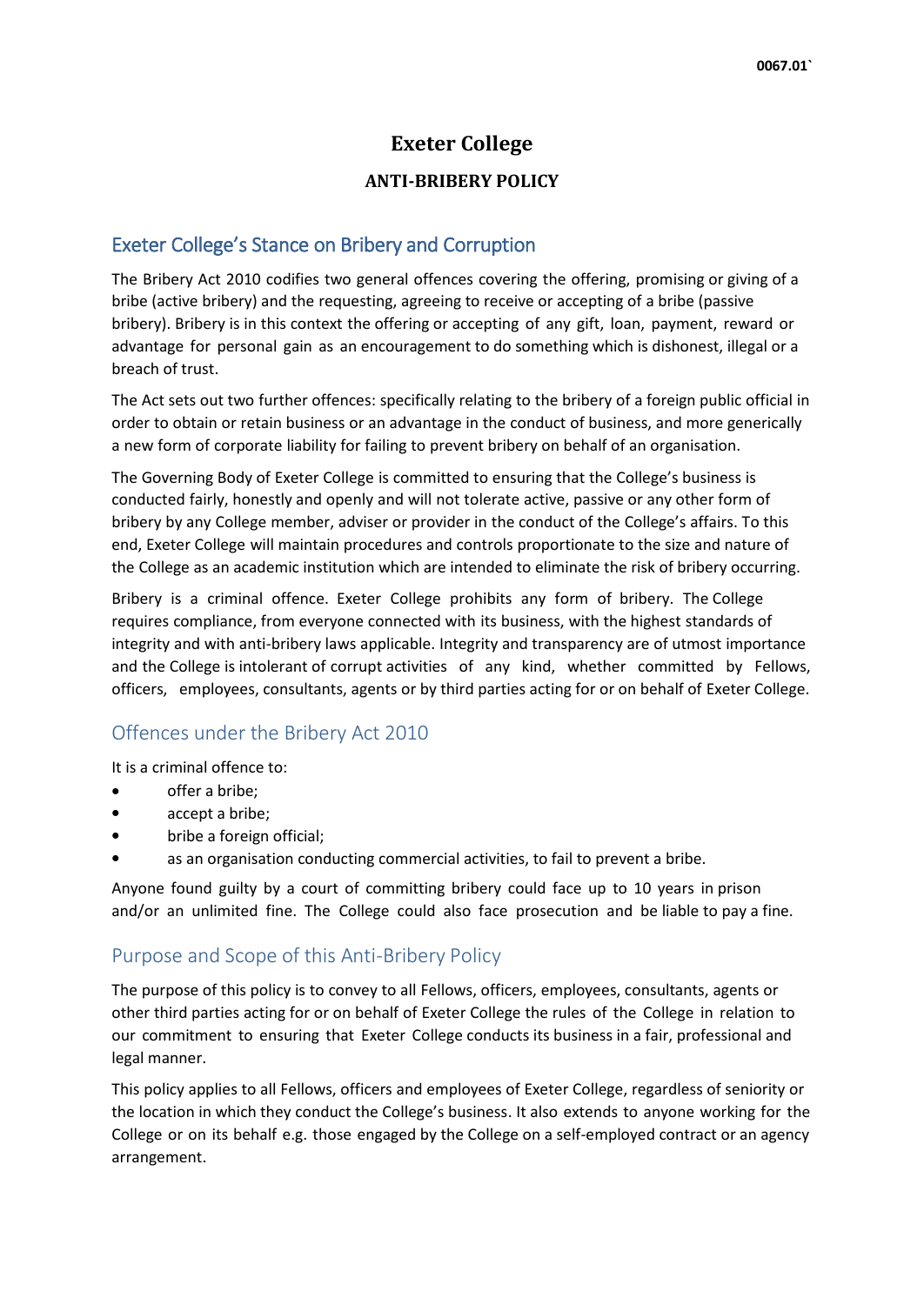The College will promote and encourage the application of this policy where its business involves the use of third parties such as suppliers and contractors.

### The Policy

It is prohibited, directly or indirectly, to offer, give, request or accept any bribe i.e. a gift, loan, payment, reward or advantage, either in cash or any other form of inducement, to or from any person or company in order to gain commercial, contractual or regulatory advantage for the College, or in order to gain any personal advantage for an individual or anyone connected with the individual in a way that is unethical.

It is also prohibited to act in the above manner in order to influence an individual in his or her capacity as a foreign public official. Representatives of Exeter College should not make a payment to a third party on behalf of a foreign public official.

If you are offered a bribe, or a bribe is solicited from you, you should not agree to it unless your immediate safety is in jeopardy. You should immediately contact the Rector or the Bursar so that action can be taken if it is considered necessary. You may be asked to give a written account of events.

If you, as a Fellow, officer, employee or person working on the College's behalf, suspect that an act of bribery, or attempted bribery, has taken place, even if you are not personally involved, you are expected to report this to the Rector or the Bursar. You may be asked to give a written account of events.

Where appropriate, checks will be made before engaging with suppliers or other third parties of any kind to reduce the risk of our business partners breaching the College's anti-bribery rules.

The College will ensure that all of its transactions, including any sponsorship or donations given to charity, are made transparently and legitimately.

Governing Body of Exeter College take any actual or suspected breach of this policy extremely seriously and will carry out a thorough investigation should any instances arise.

Governing Body will uphold laws relating to bribery and will take disciplinary action against any employee, or other relevant action against persons working on the College's behalf or in connection with the College, should it be found that an act of bribery, or attempted bribery, has taken place. This action may result in your dismissal if you are an employee, or the cessation of the College's arrangement with you if you are self-employed, an agency worker, contractor etc.

The staff are reminded of the College's Whistleblowing policy which is available on the policy section of the College website.

## Gifts and Hospitality

The Governing Body realise that the giving and receiving of gifts and hospitality where nothing is expected in return helps form positive relationships with third parties where it is proportionate and properly recorded. This does not constitute bribery and consequently such actions are not considered a breach of this policy.

*Gifts* include money; goods (flowers, vouchers, food, drink, event tickets when not used in a hosted business context); services or loans given or received as a mark of friendship or appreciation. Gifts given where nothing is expected in return do not constitute bribery where they are proportionate.